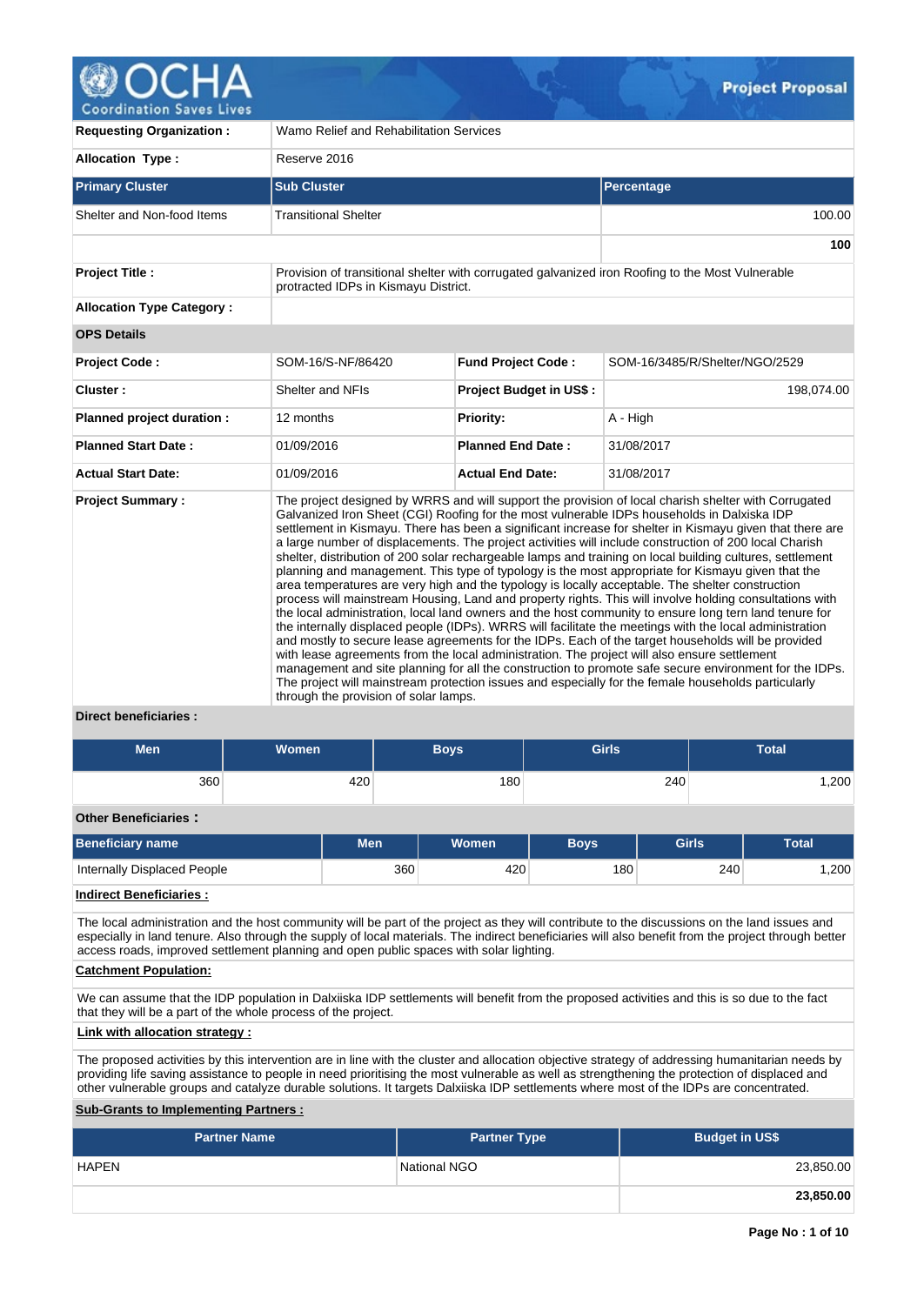#### **Other funding secured for the same project (to date) :**

|                           | <b>Other Funding Source</b> | <b>Other Funding Amount</b> |                   |              |  |  |  |  |  |  |
|---------------------------|-----------------------------|-----------------------------|-------------------|--------------|--|--|--|--|--|--|
|                           |                             |                             |                   |              |  |  |  |  |  |  |
| Organization focal point: |                             |                             |                   |              |  |  |  |  |  |  |
| <b>Name</b>               | <b>Title</b>                | Email                       |                   | <b>Phone</b> |  |  |  |  |  |  |
| Aden Bundid               | Executive Director          | wrrs_ngo@yahoo.com          | +254 724 278 780, |              |  |  |  |  |  |  |
| <b>BAAILABAILLE</b>       |                             |                             |                   |              |  |  |  |  |  |  |

#### **BACKGROUND**

### **1. Humanitarian context analysis**

Internally displaced persons (IDPs) remain a major vulnerable category in Kismayu. According to estimates from UNHCR, there are about 1.1 million IDPs, exposed to the highest degree of rights violations, such as gender based violence or forced evictions. Nearly 648,040 people or 68 percent of the total number of people in Crisis and Emergency are IDPs. They continue to live in crowded settlements, in poor shelter conditions, exposed to protection risks and with limited access to basic services including health, sanitation and hygiene facilities.

About 95% of them have faced more than one eviction which are often followed by further human rights violations such as loss of shelter and household items, livelihood opportunities and access to basic humanitarian services such as health care, safe water, education, shelter and food. Consequently, IDP settlements are prone to disease outbreaks such as waterborne

diseases and measles. Already, there is an increase in reported cases of acute watery diarrhoea (AWD) and cholera in southern Somalia and particularly Kismayu with Dalxiiska IDP settlement among those affected.

Housing, land and property rights violations therefore are a central element to address in an integrated response. In addition, 75 per cent of all Gender Based Violence (GBV) incidents recorded occurred in IDP settlements, requiring GBV mainstreaming activities throughout the cluster system as part of the integrated response. Analysis of the food security status based on the food consumption score Household Dietary Diversity (HDD) and coping strategies index (CSI) reveals that IDPs have the highest rates of food insecurity. The combined poor and borderline food consumption score for Kismayo IDPs stands at 45 percent and 20 per cent respectively thus reflects high level of food insecurity in these areas. Similarly, acute malnutrition remains high in many IDP settlements especially Dalxiiska. Global Acute Malnutrition (GAM) rates among IDPs in major towns are above the emergency threshold of 15 per cent. This is in part attributed to food insecurity and other underlying causes notably protection issues.

Among the worst affected are IDP and host communities in Kismayo. Further aggravating the humanitarian situation in Kismayo is the massive influx of displaced populations due to conflict, forced eviction and seasonal flooding in surrounding regions. IDP settlements in both locations notably in the Dalxiiska area of Kismayo have become very congested. This also exerts further pressure on the limited basic services and increases the transmission rates of communicable diseases to populations already facing high mortality and morbidity rates. While lack of strong rule of law institutions continue to impede effective protection of civilians, including host communities, IDPs in Dalxiiska continue to bear the brunt of protection violations such as forced evictions, sexual and gender based violence, harassment and denial of access to assistance by gatekeepers and armed militias as they do not have the clan protection that host communities enjoy

#### **2. Needs assessment**

Forced evictions are a major protection issue which results in loss of shelter, livelihoods and access to basic services. Therefore, protection efforts have to increase to avoid loss of humanitarian assets and an aggravation of the humanitarian conditions. The IDPs population in Jubaland is estimated at 135,000, and Kismaayo is believed to have the largest IDP population, and according to the data collected by the Shelter Cluster Somalia in May 2016, it was reported that there are 3636 households living in 36 settlements in Kismayu with an average of 26% of the households coming from the host community. An assessment by WRRS and HAPEN in December 2014, also found that existing IDP shelter structures in Dalxiiska are very vulnerable to strong winds and rain. Lack of sufficient and safe shelter is a threat to human rights to life and dignity and exposes the IDPs to other forms of life threatening conditions including loss of life, GBV, poor health and sanitation, lack of proper nutrition and social security. As such, the project targets to contribute to the overall strategy humanitarian response strategy though construction of 200 transitional shelters, train 40 local artisans on culture construction in Kismaayo and improved site planning and settlement management.

The increasing new arrivals and returnees are either hosted by other IDP households or staying in makeshift shelter structures. Hosted IDPs are putting pressure on the already inadequate resources for protracted IDPs while those staying in makeshift shelters are exposed to natural whether elements such as cold at night, rains and hot sun during the day. In addition about 30 per cent of the previously transitional shelter provided by humanitarian partners several years back are dilapidated and need repairs or replacement. At the inception of the project activities, WRRS / HAPEN will use findings of the Shelter Cluster May 2016 assessment to establish the most vulnerable households whose shelter require repairs or replacement.

Frequent evictions due to lack of security of land tenure is common in Kismayu particularly in private and publicly owned land. Due to weak legal mechanisms, lack of land tenure arrangements for IDPs, evictions are carried out without any avenue for redress. In view of this, WRRS will facilitate security of tenure arrangements with land owners, government officials and local host community.

The absence of durable shelter options for IDPs is further compounded by the lack of other basic services. Current Global Acute Malnutrition (GAM) levels range between 10-14.9% (FSNAU Nutrition Update-June 2016). This suggests that the nutrition situations in Kismayu remained sustained Critical levels of malnutrition. These sustained Critical levels of malnutrition are mainly attributed to poor access to safe water and sanitation, low immunization coverage such as Vitamin A (3.6%) and measles (2.4%), which contributed to high morbidity rate (20.4%), and as well as suboptimal Infant Young Child Nutrition (IYCN). In view of this the shelter project will ensure strong integration and linkages with health, education, protection, WASH and nutrition to ensure that basic services are well integrated in the overall spatial layout of the settlements.

#### **3. Description Of Beneficiaries**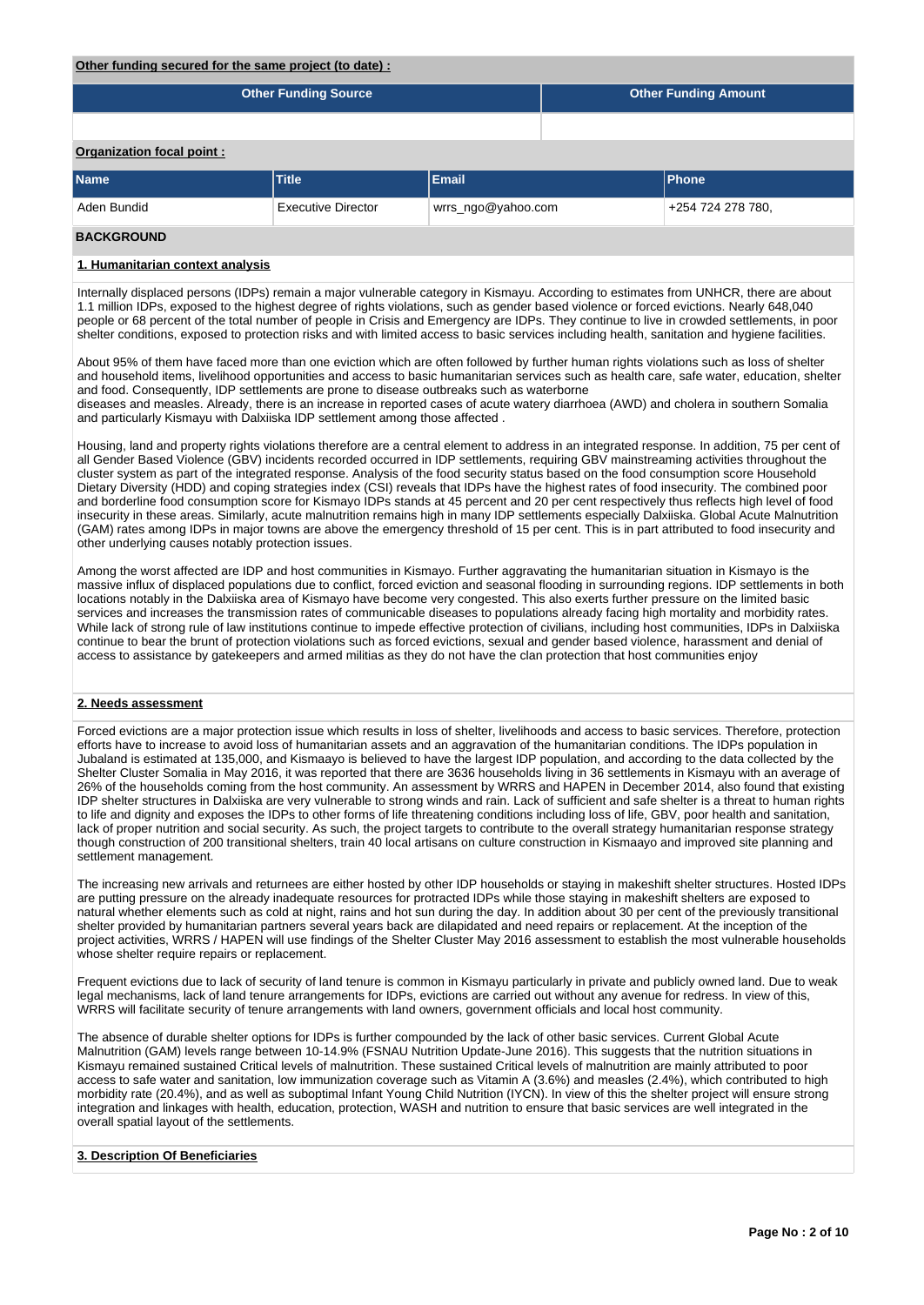The proposed project will directly benefit 200 most vulnerable IDP Households within the Dalxiiska IDP settlement for the provision of local charish shelter. The proposed project will give priority to the most vulnerable households which includes the female headed households and households with the elderly and the displaced populations. WRRS/HAPEN will hold consultation meetings with the local authorities IDP representatives who will determine the selection criteria. Based on the criteria selected the most vulnerable will be selected. The target beneficiary estimates and locations have been identified through the analysis of the recent mapping survey carried out by the Shelter Cluster and FSNAU assessment (FSNAU June 2016 Nutrition Update) and will be complemented by WRRS pre-project implementation baseline survey and community consultations.

There indirect benefciaries will be 2400 who will also benefit from the project through better access roads, improved settlement planning and open public spaces with solar lighting

### **4. Grant Request Justification**

The funding will be timely and will support the provision of local charish shelter and promote owner driven approach which is sustainable in the project target area.The resources will complement other activities currently being implemented by WRRS and other partners in response to the most vulnerable IDPs in Kismayu.

### **5. Complementarity**

New displacements have significantly increased the need for provision of protective services, in particular for GBV and child protection as well as shelter and education. Eviction deepens the vulnerabilities levels of the IDPs, and which will make other response to the humanitarian crisis difficult

## **LOGICAL FRAMEWORK**

### **Overall project objective**

To Improve the living conditions of 1200 IDPs (Men, women, Boys and girls) through provision of local charish with Corrugated Galvanized Iron sheet roofing and training on Settlement planning in Dalxiiska IDP settlement in Kismayu.

| <b>Shelter and Non-food Items</b>                                                                  |                                                 |                                 |  |  |  |  |  |  |  |
|----------------------------------------------------------------------------------------------------|-------------------------------------------------|---------------------------------|--|--|--|--|--|--|--|
| <b>Cluster objectives</b>                                                                          | <b>Strategic Response Plan (SRP) objectives</b> | <b>Percentage of activities</b> |  |  |  |  |  |  |  |
| Contribute to the protection of newly<br>displaced people and those affected by<br>natural hazards | Somalia HRP 2016                                | 60                              |  |  |  |  |  |  |  |
| Improve the living conditions of protracted<br><b>IDPs</b>                                         | Somalia HRP 2016                                | 40                              |  |  |  |  |  |  |  |

**Contribution to Cluster/Sector Objectives :** The project will provide sustainable shelter to the displaced people as well as to vulnerable to protracted IDPs in Kismayu in line with the 2016 strategic Reserve allocation. The project will specifically contribute to life saving and life sustaining response to IDPs and host communities in Dalxiiska IDP settlement by ensuring sustainable shelter construction and training on Settlement planning and management. The project target is Dalxiiska IDP settlement which is experiencing congestion and pressure on the existing facilities.By addressing protection concerns the project will through the shelter cluster activities enhance the protective environment of the most vulnerable of the most through the adoption of an integrated response model in IDP settlements.

The project will adopt the sustainable shelter solutions for IDPs in Kismayu by mainstreaming site settlement planning capacity building on the use of local building culture and building back safer and training of trainers to use locally available materials in shelter constructions and owner driven approaches, linking shelter activities to secure land tenure and property rights for IDPs.

### **Outcome 1**

Improved protective environment for 1200 (Men, Women, Boys and Girls) most vulnerable IDPs in Kismayu

### **Output 1.1**

### **Description**

200 Improved Local Charish shelters constructed for 1200 IDPs in Kismayu

## **Assumptions & Risks**

Delay in securing land tenure from the local administrations and land owners

## **Activities**

#### **Activity 1.1.1**

### **Standard Activity : Provision of transitional shelter**

Construct 200 local Charish shelters for the Most Vulnerable IDPs in Dalxiiska settlement in Kismayu

WRRS/ HAPEN will hold consultations with Men, women , boys and girls from the IDP settlement as well as the local

administration/authority to discuss about the chosen charish shelter Typology as well as promote owner driven approach for the construction.

# **Activity 1.1.2**

## **Standard Activity : Conducting trainings and mainstreaming sessions.**

Conduct training for 20 participants (10 Male and 10 Female) and carrying out site and settlement planning for to ensure safe and secure environment for the IDP settlemnts . WRRS will hold consultations with women, men, boys and Girls on the proper and acceptable layout of the site plot demarcations. WRRS/HAPEN will consult relevant clusters and partners like ARC to ensure site layout is appropriate for the provision of other services.

## **Activity 1.1.3**

**Standard Activity : Post Distribution Monitoring**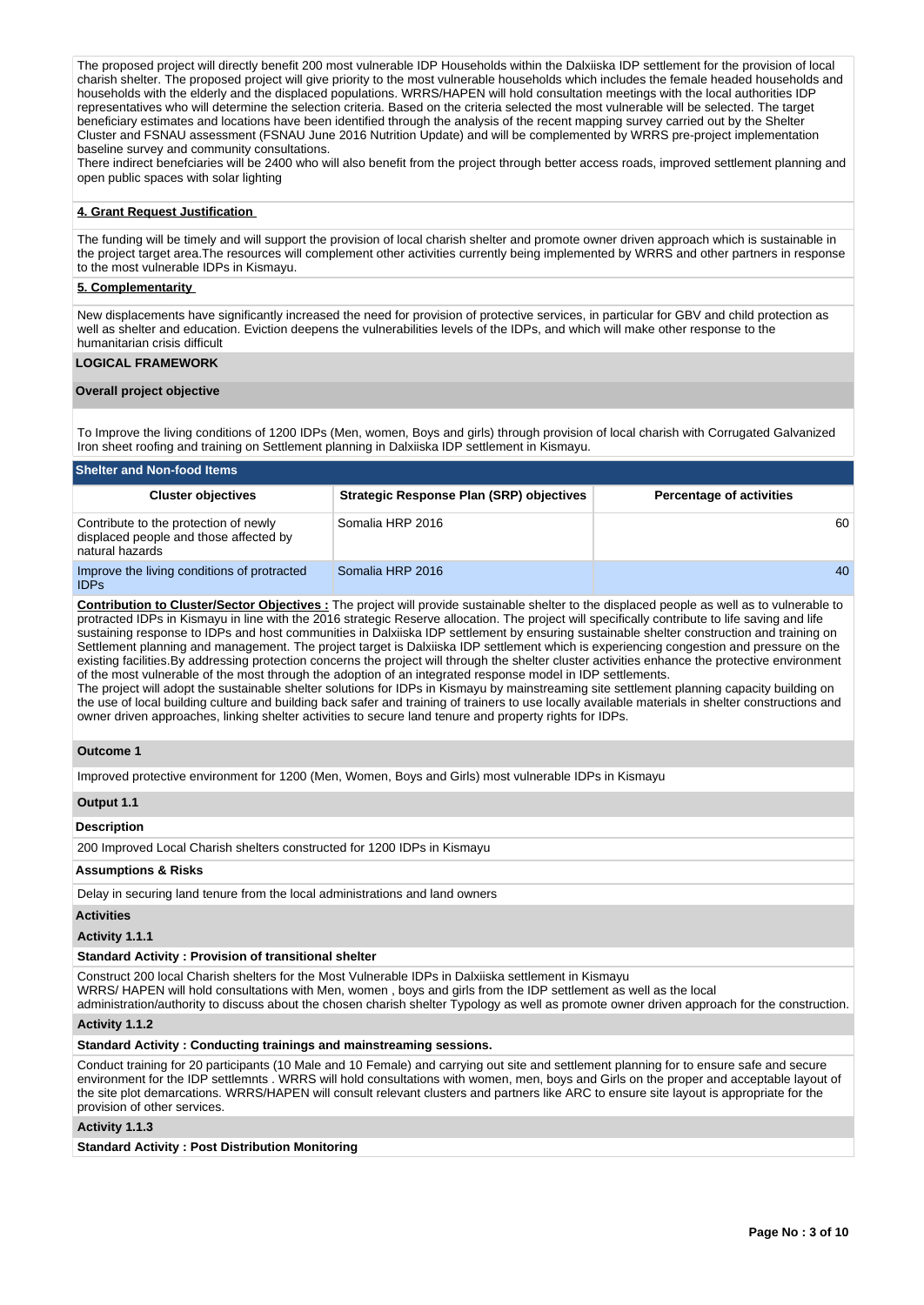Continuous and Post Construction Monitoring: From the outset, HAPEN and WRRS will involve key stakeholders including local community, local authorities and two agencies that have Shelter activities in the target area (NRC and ARC) with a view to work out measures which will ensure implementation of planned activities without disruptions linked to among others inter and intra communal conflicts. The measures will include regular information sharing, hiring qualified local staff based on clan diversity and gender among other considerations and participatory decision making on crucial issues. This will lead to a good local intergration which will also aid in minimizing future evictions of the shelter occupants.

### **Indicators**

|                                                                                |                                                                 |                                                                                                                | <b>End cycle beneficiaries</b> |              |  |             | End<br>cycle  |
|--------------------------------------------------------------------------------|-----------------------------------------------------------------|----------------------------------------------------------------------------------------------------------------|--------------------------------|--------------|--|-------------|---------------|
| Code                                                                           | <b>Cluster</b>                                                  | <b>Indicator</b>                                                                                               | <b>Men</b>                     | <b>Women</b> |  | Boys  Girls | <b>Target</b> |
| Indicator 1.1.1                                                                | Shelter and Non-food Items                                      | Number of people in need with improved land<br>tenure and transitional shelter                                 |                                |              |  |             | 1,200         |
|                                                                                |                                                                 | <b>Means of Verification:</b> beneficiary lists, shelters constructed, training lists, project reports, photos |                                |              |  |             |               |
| Shelter and Non-food Items   Number of participants trained<br>Indicator 1.1.2 |                                                                 |                                                                                                                |                                |              |  |             |               |
|                                                                                | <b>Means of Verification:</b> Number of of participants trained |                                                                                                                |                                |              |  |             |               |
| Indicator 1.1.3                                                                | Shelter and Non-food Items   Frequency of monitoring            |                                                                                                                |                                |              |  |             | 12            |
| <b>Means of Verification:</b>                                                  |                                                                 |                                                                                                                |                                |              |  |             |               |
| Output 1.2                                                                     |                                                                 |                                                                                                                |                                |              |  |             |               |
| <b>Description</b>                                                             |                                                                 |                                                                                                                |                                |              |  |             |               |
|                                                                                | 200 Household attained land tenure in Kismayu                   |                                                                                                                |                                |              |  |             |               |
| <b>Assumptions &amp; Risks</b>                                                 |                                                                 |                                                                                                                |                                |              |  |             |               |
|                                                                                |                                                                 |                                                                                                                |                                |              |  |             |               |

# **Activities**

## **Activity 1.2.1**

#### **Standard Activity : Land tenure consultations**

Since land tenure is still an issue in the attaining of sustainable shelter approaches and durable solutions for IDPs, it is an important and determining factor in the provision of shelter in Somalia. To respond to this need, HAPEN and WRRS plan to hold consultation workshops with community leaders and local authorities to share information and raise awareness of the importance of and the relationship between land tenure, shelter and durable solutions.

### **Indicators**

|                 |                               |                                                                                | <b>End cycle beneficiaries</b> |                      |  |  | End<br>cycle  |  |  |  |
|-----------------|-------------------------------|--------------------------------------------------------------------------------|--------------------------------|----------------------|--|--|---------------|--|--|--|
| Code            | <b>Cluster</b>                | <b>Indicator</b>                                                               | <b>Men</b>                     | Women   Boys   Girls |  |  | <b>Target</b> |  |  |  |
| Indicator 1.2.1 | Shelter and Non-food Items    | Number of people in need with improved land<br>tenure and transitional shelter |                                |                      |  |  | 1.200         |  |  |  |
|                 | <b>Means of Verification:</b> |                                                                                |                                |                      |  |  |               |  |  |  |

### **Outcome 2**

Empower the most vulnerable IDPs in Dalxiiska through settlement planning and training on local building culture

#### **Output 2.1**

### **Description**

Training of 40 Trainers on building back safer structures, site planning and settlement management.

## **Assumptions & Risks**

Willingness of IDPs to participate in the training

#### **Activities**

**Activity 2.1.1** 

#### **Standard Activity : Conducting trainings and mainstreaming sessions.**

Training of 40 beneficiaries (20 male and 20 female) from the total beneficiaries which will include (Men and women boys and girls) on settlement planning and management and the local building culture. The training of trainers will create a locally available of shelter construction skills that can be passed on to the other members of the commmunity

#### **Indicators**

|                 |         |                                                             |                                     | <b>End cycle beneficiaries</b> |  |    |  |  |
|-----------------|---------|-------------------------------------------------------------|-------------------------------------|--------------------------------|--|----|--|--|
| Code            | Cluster | <b>Indicator</b>                                            | Men   Women   Boys   Girls   Target |                                |  |    |  |  |
| Indicator 2.1.1 |         | Shelter and Non-food Items   Number of participants trained |                                     |                                |  | 40 |  |  |

**Means of Verification :** project progress reports, attendance lists, photos

**Additional Targets :** Live saving and live sustaining integrated response to IDPs and Host Communities in Kismaayo

## **M & R**

### **Monitoring & Reporting plan**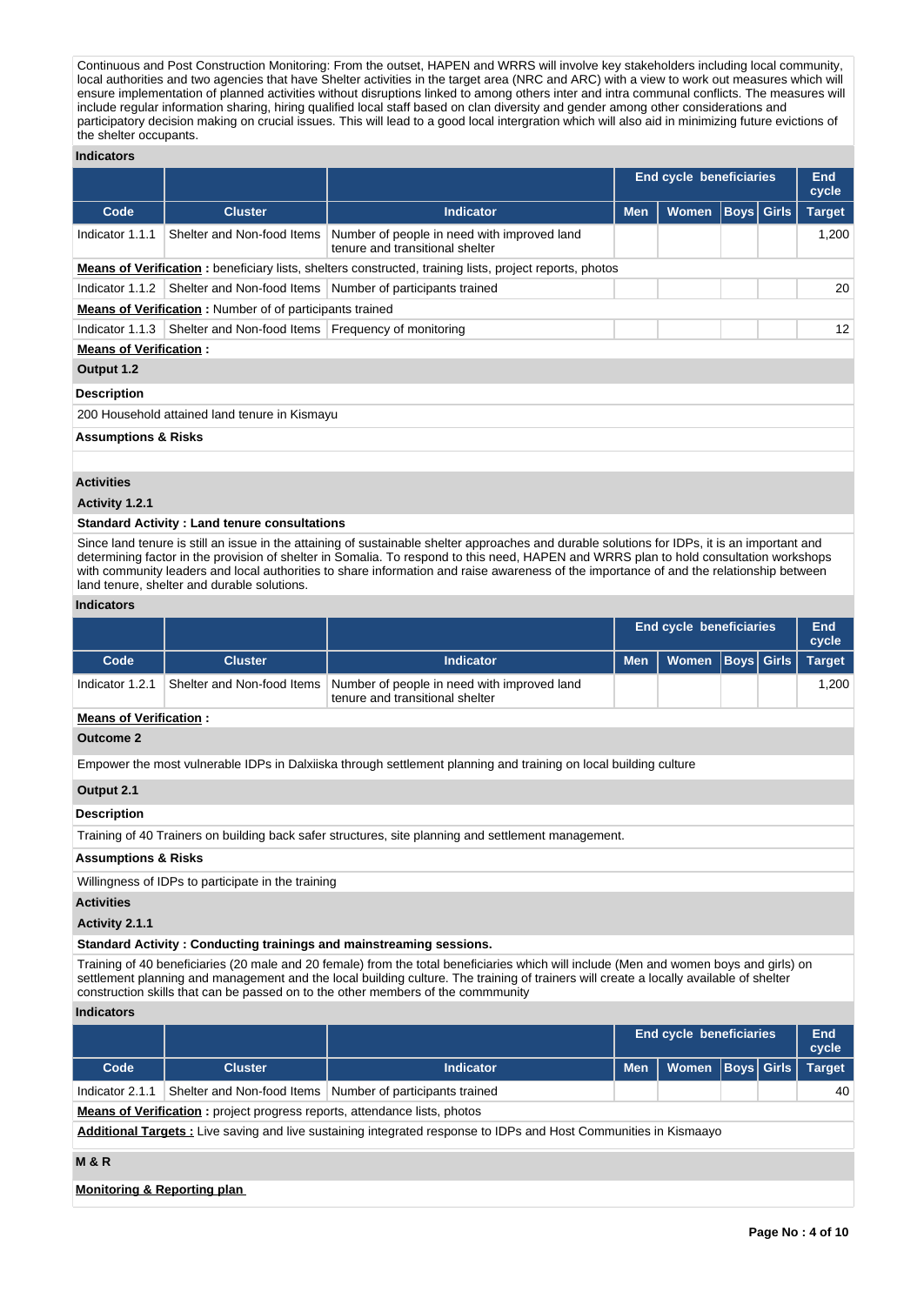Monitoring of project activities will take place throughout the project implementation period. The process will be dynamic with emphasis on greater participation of targeted beneficiaries. A detailed activity plan and clear indicators have been developed where project staff based in the project area offices and one senior official in Nairobi will monitor activities to ensure that the inputs, work schedule and agreed actions are moving according to the project plan and budget requirements. Project progressive data will be collected on weekly basis, analyzed to produce information for the purpose to reorient the objectives of the project as well as facilitation of the decision making process and reporting. The project manager will have the overall responsibility for monitoring progress and generating mid-term and end of project reports. During the site visits, he/she will make observations, conduct focus group discussions and interview beneficiaries to gather more information for monitoring and evaluation purposes. Equally community, other stakeholders notably local authorities and agencies based in the areas notably ARC will play big role in the monitoring process. At the beginning of the project, the communities will be informed of the project inputs and expected outputs. They will then form community project committees, which will become the community project monitoring body. 2 senior members of WRRS and HAPEN management from Nairobi will visit the project areas at least twice during the period. Indicators that will be measured to gauge the progress of the project include: number of people benefiting from constructed Chariish transitional shelters and % of shelters upgraded to acceptable standards. A gender-specific evaluation will be conducted at the end of the project to understand the impact of the project on women, men, boys and girls. Lessons learned will be documented and shared with UNOCHA and other relevant stakeholders with a view to guide future similar intervention.

### **Workplan**

| <b>Activitydescription</b>                                                                                                                                                                                                                                                                                                                                                                                                                                                                                                                                                                                             | Year |          | 2   | 3            |              | 5            |   |          | 8        | 9 | 10 <sub>1</sub> | 11 12        |              |
|------------------------------------------------------------------------------------------------------------------------------------------------------------------------------------------------------------------------------------------------------------------------------------------------------------------------------------------------------------------------------------------------------------------------------------------------------------------------------------------------------------------------------------------------------------------------------------------------------------------------|------|----------|-----|--------------|--------------|--------------|---|----------|----------|---|-----------------|--------------|--------------|
| 2016<br>Activity 1.1.1: Construct 200 local Charish shelters for the Most Vulnerable IDPs in<br>Dalxiiska settlement in Kismayu<br>WRRS/HAPEN will hold consultations with Men, women, boys and girls from the<br>2017<br>IDP settlement as well as the local administration/authority to discuss about the<br>chosen charish shelter Typology as well as promote owner driven approach for the<br>construction.                                                                                                                                                                                                       |      |          |     |              |              |              |   |          |          |   |                 |              | X            |
|                                                                                                                                                                                                                                                                                                                                                                                                                                                                                                                                                                                                                        |      | X        |     |              |              |              |   |          |          |   |                 |              |              |
| Activity 1.1.2: Conduct training for 20 participants (10 Male and 10 Female) and<br>carrying out site and settlement planning for to ensure safe and secure                                                                                                                                                                                                                                                                                                                                                                                                                                                            | 2016 |          |     |              |              |              |   |          |          |   |                 | $\mathsf{x}$ | $\mathsf{X}$ |
| environment for the IDP settlemnts . WRRS will hold consultations with women,<br>2017<br>men, boys and Girls on the proper and acceptable layout of the site plot<br>demarcations. WRRS/HAPEN will consult relevant clusters and partners like ARC<br>to ensure site layout is appropriate for the provision of other services.                                                                                                                                                                                                                                                                                        |      |          |     |              |              |              |   |          |          |   |                 |              |              |
| Activity 1.1.3: Continuous and Post Construction Monitoring: From the outset,<br>HAPEN and WRRS will involve key stakeholders including local community, local                                                                                                                                                                                                                                                                                                                                                                                                                                                         | 2016 |          |     |              |              |              |   |          |          |   |                 |              | X            |
| authorities and two agencies that have Shelter activities in the target area (NRC<br>and ARC) with a view to work out measures which will ensure implementation of<br>planned activities without disruptions linked to among others inter and intra<br>communal conflicts. The measures will include regular information sharing, hiring<br>qualified local staff based on clan diversity and gender among other considerations<br>and participatory decision making on crucial issues. This will lead to a good local<br>intergration which will also aid in minimizing future evictions of the shelter<br>occupants. | 2017 | $\times$ | ΙX. | $\mathsf{X}$ | $\mathsf{X}$ | $\mathsf{x}$ | X | <b>X</b> | <b>X</b> |   |                 |              |              |
| Activity 1.2.1: Since land tenure is still an issue in the attaining of sustainable<br>shelter approaches and durable solutions for IDPs, it is an important and                                                                                                                                                                                                                                                                                                                                                                                                                                                       | 2016 |          |     |              |              |              |   |          |          |   | X               |              |              |
| determining factor in the provision of shelter in Somalia. To respond to this need,<br>2017<br>HAPEN and WRRS plan to hold consultation workshops with community leaders<br>and local authorities to share information and raise awareness of the importance of<br>and the relationship between land tenure, shelter and durable solutions.                                                                                                                                                                                                                                                                            |      |          |     |              |              |              |   |          |          |   |                 |              |              |
| Activity 2.1.1: Training of 40 beneficiaries (20 male and 20 female) from the total<br>beneficiaries which will include (Men and women boys and girls) on settlement                                                                                                                                                                                                                                                                                                                                                                                                                                                   | 2016 |          |     |              |              |              |   |          |          |   |                 | X            |              |
| planning and management and the local building culture. The training of trainers<br>2017<br>will create a locally available of shelter construction skills that can be passed on to<br>the other members of the commmunity                                                                                                                                                                                                                                                                                                                                                                                             |      |          |     |              |              |              |   |          |          |   |                 |              |              |

#### **OTHER INFO**

### **Accountability to Affected Populations**

WRRS will involve the affected population systematically and throughout the project. Additionally affected people will be involved in making decisions through community project committees. Similarly, at the beginning of the project, the target communities will be informed of project inputs and expected outputs. Owner driven approach and capacity building for the beneficiaries to promote local building culture for the shelter solutions. The training of trainer's component will create a locally available pool of the 40 beneficiaries to promote the continuity of building back safer and owner driven approaches. WRRS/HAPEN will ensure that beneficiary feedback is take into account and feeds into the project learning to improve improvement efficiency. This will be done through post construction monitoring and beneficiary feedback and complaints mechanism.

#### **Implementation Plan**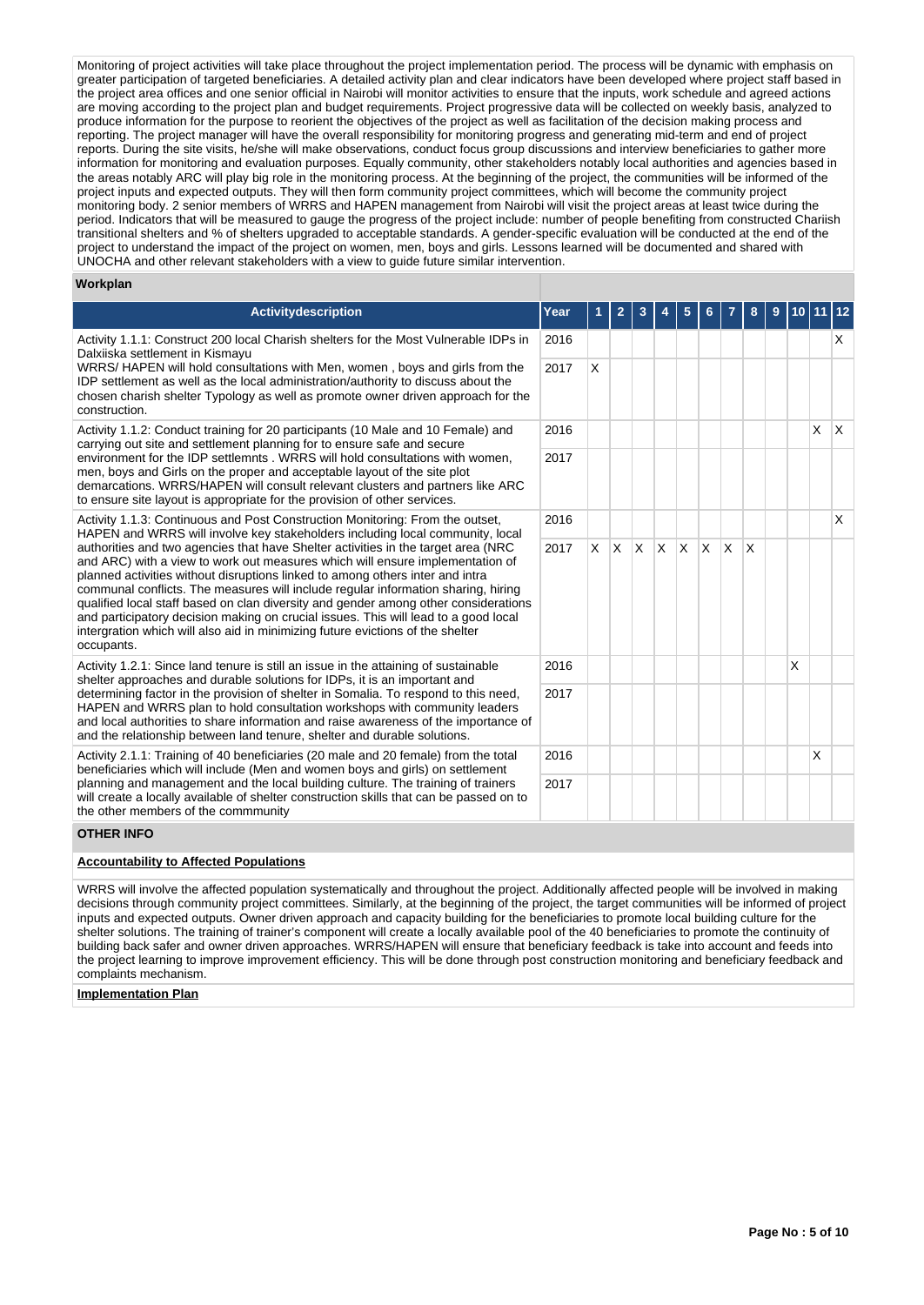WRRS in partnership with HAPEN will implement project activities in the targeted area Dalxiiska, Kismayu. The communities will also participate in implementation process through community project committees (CPCs) as well as the local authorities based in the targeted areas. The CPCs will be involved in all stages of the project cycle and will be instrumental in mobilization as well providing liaison with the community and the local administration. They will take a lead role in selection of direct beneficiaries of the new transitional shelters. Community mobilization in all the target villages will precede all the other activities in order to seek continuous community involvement and cultivate deep ownership that is key to the success of the project. The schedule of various activities will be timed in line with weather patterns so that all delivery of inputs and construction activities can be intensified during the dry seasons. This is because access can deteriorate during the rainy seasons, thereby affecting co-ordination. HAPEN will implement the construction of the shelters in Kismayo. WRRS will be in charge of monthly disbursement of funds and monitoring the progress of project implementation.

HAPEN's offices in Kismayo will be the focal points for coordination of project operations. The exercise will be spearheaded by 1 Project Manager (WRRS), 1 Shelter Field Officer (HAPEN), 1 Finance Officer (WRRS) and 1 Logistic Officer (HAPEN). These officers will work hand in hand with the Community project Committee (CPCs) based in the targeted area by the project. Moreover, 1 vehicle will facilitate movement of project personnel during supervision. The personnel will play the following roles:

Project Manager: will be Responsible for the project implementation in Kismayo. He/She will provide technical oversight and guidance on all the project aspects. He/she will also be involved in the coordination of the project at the field level. He will also prepare reports every month concerning project progress which will be submitted to the cluster and UNOCHA

Shelter Filed Officer: will provide technical guidance to the proposed typology, site and settlement planning. He will also work hand in hand with CPCs to ensure effective implementation of the activities. He/She will prepare and maintain records of the project activity and will report to the Project Manager.

Finance Officer: He/she will make sure that all project finances are properly used and recorded in accordance with standard financial procedures. He/She will monitor and control expenditure against budget and produce mid-term and final financial reports

Logistic Officer: The logistics officer will be in-charge of coordination of transportation and logistics of the project and that includes supplies and materials.

#### **Coordination with other Organizations in project area**

| Name of the organization                 | Areas/activities of collaboration and rationale                                                                                                                                                                                       |
|------------------------------------------|---------------------------------------------------------------------------------------------------------------------------------------------------------------------------------------------------------------------------------------|
| <b>Local Government Representative</b>   | Coordination                                                                                                                                                                                                                          |
| <b>IOM</b>                               | Coordination and collaboration to eliminate duplication of projects                                                                                                                                                                   |
| <b>Shelter Cluster</b>                   | We will be diligent in keeping the cluster updated on the progress of<br>the project thorughout the project period                                                                                                                    |
| <b>NRC</b>                               | Information sharing on challenges, gaps and possible overlap of<br>locations/beneficiaries, insecurity and any important updates arising,<br>and land tenure agreements seeing that NRC is already well<br>seasoned in such projects. |
| <b>UNHCR</b>                             | Continous participation in post construction monitoring. Information<br>sharing on IDP movement and displacement.                                                                                                                     |
| ARC                                      | Collaborating with partners to learn from their past experiences and<br>bridge any unforseen gaps where possible                                                                                                                      |
| <b>HAPEN</b>                             | Implementation of project activities including construction of 165<br>shelters, training on local building culture                                                                                                                    |
| <b>Environment Marker Of The Project</b> |                                                                                                                                                                                                                                       |

C+: High environmental impact with mitigation(ESSA or EIA & CEAP)

## **Gender Marker Of The Project**

2a- The project is designed to contribute significantly to gender equality

#### **Justify Chosen Gender Marker Code**

WRRS will ensure gender mainstreaming during the project implementation through paying attention to the differentiated needs of women, men boys and girls as regards to shelter. The charish shelter construction will give the priority to the most vulnerable in the IDP settlement who in the most cases are women and children, women headed households, pregnant and lactating women and those living with disabilities. The technical design of the shelter construction will ensure that protection needs of women are taken into account by ensuring that they are lockable and ensure provision of household lighting during the design of the activities, WRRS will include women in the training to ensure that women are empowered to take charge of the construction of their shelters. Training will involve selection of 50% representation from the women gender where possible. Data capturing will involve age and gender desegregation and will use IASC hand book guidelines on gender mainstreaming in humanitarian emergency response. WRRS recognizes that women headed households face peculiar challenges when it comes to access and decision making on housing land and property issues and will pay attention to identifying these challenges in Kismaayo. The projects will consider the female headed households when it comes to decision making

## **Protection Mainstreaming**

The implementation of the proposed activities will ensure that the safety needs of most vulnerable in the IDP population including safety from gender based violence, by ensuring that there is adequate lighting to ensure safety while accessing the facilities.

### **Country Specific Information**

**Safety and Security**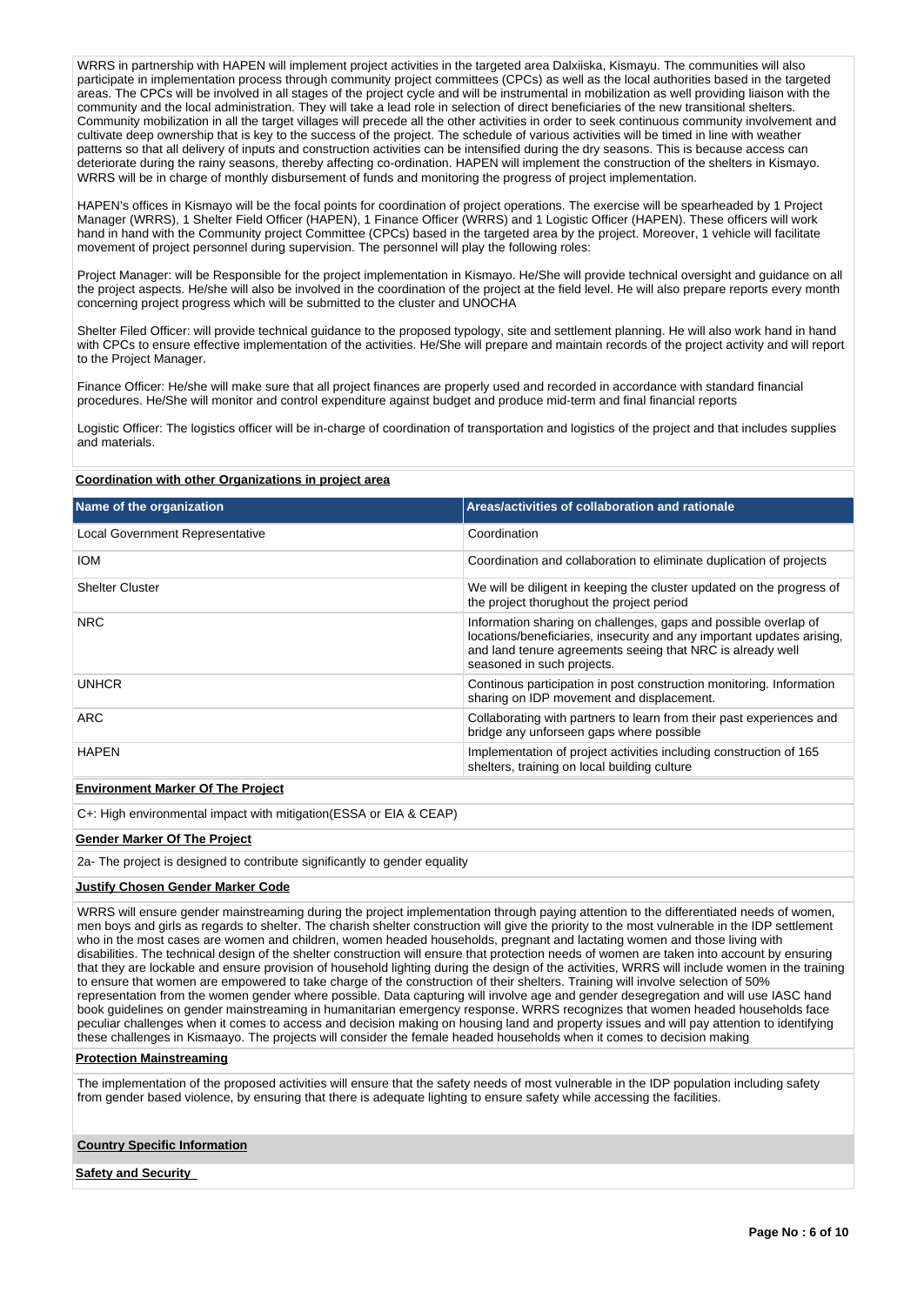Somalia remains one of the lost challenging humanitarian situations in the world, with more than two decades of conflict and natural disasters. Millions of people languish in poverty without access to basic services safe water, health services and nutrition food and protection. The security situation has improved in the target area which is under control of the Federal Government of Somalia and Jubbaland Administration. WRRS will assume that the security concerns will not greatly impact target area.Should insecurity arise and be sustained. WRRS and HAPEN will seek to negotiate with the local authorities to ensure there is maximum access.

## **Access**

WRRS will partner with HAPEN who has been working in Kismayu and enjoys the support of the local community including the local authority. HAPEN has recently completed construction of 300 shelters for the IDPs in Kismayu and they have a cordial relationship with the local authorities, Jubbaland Refugee and Idps Commissions (JRIA) as well as the local community.

## **BUDGET**

| Code          | <b>Budget Line Description</b>                                                                                                                                                                                                                                                                                                                                                                                                             |   | $D / S$ Quantity | Unit<br>cost          | <b>Duration</b><br><b>Recurran</b><br>ce | %<br>charged<br>to CHF | <b>Total Cost</b> |
|---------------|--------------------------------------------------------------------------------------------------------------------------------------------------------------------------------------------------------------------------------------------------------------------------------------------------------------------------------------------------------------------------------------------------------------------------------------------|---|------------------|-----------------------|------------------------------------------|------------------------|-------------------|
|               | <b>Staff and Other Personnel Costs</b>                                                                                                                                                                                                                                                                                                                                                                                                     |   |                  |                       |                                          |                        |                   |
| 1.1           | Shelter Project Manager                                                                                                                                                                                                                                                                                                                                                                                                                    | D |                  | 1   1,000<br>.00      | 12                                       | 100.00                 | 12,000.00         |
|               | The shelter project manager will be Responsible for the project implementation in Kismayo. He/She will provide technical<br>oversight and guidance on all the project aspects. He/she will also be involved in the coordination Of the project at the field level.<br>He will contribute 100% of their time on the project. The salary paid is based on the WRRS Salary Grading and that there are no<br>allowances for the said position. |   |                  |                       |                                          |                        |                   |
| 1.2           | Finance officer                                                                                                                                                                                                                                                                                                                                                                                                                            | D |                  | $1 \mid 750.0$<br>0   | 12                                       | 100.00                 | 9,000.00          |
|               | The finance officer will be in-charge of the overall finance transactions of the project including financial reporting and expenditure<br>tracking. He will dedicate 100% of his time for this project in Kismayu                                                                                                                                                                                                                          |   |                  |                       |                                          |                        |                   |
|               | <b>Section Total</b>                                                                                                                                                                                                                                                                                                                                                                                                                       |   |                  |                       |                                          |                        | 21,000.00         |
|               | Supplies, Commodities, Materials                                                                                                                                                                                                                                                                                                                                                                                                           |   |                  |                       |                                          |                        |                   |
| 2.1           | Local Charish Construction with Mud smear and CGI Roofing                                                                                                                                                                                                                                                                                                                                                                                  | D |                  | 200 475.0<br>0        | 1                                        | 100.00                 | 95,000.00         |
|               | The Local charish will be made of Mud, smeared with mud and a CGI roofing(Details attached in the BOQ)                                                                                                                                                                                                                                                                                                                                     |   |                  |                       |                                          |                        |                   |
| 2.2           | Facilitation of Housing and land Tenure Agreements                                                                                                                                                                                                                                                                                                                                                                                         | D |                  | $1 \mid 3,500$<br>.00 | 1                                        | 100.00                 | 3,500.00          |
|               | This will involve consultation meetings with the local authority and land owners and the host community.                                                                                                                                                                                                                                                                                                                                   |   |                  |                       |                                          |                        |                   |
| 2.3           | Training of Trainers on Building Back safer                                                                                                                                                                                                                                                                                                                                                                                                | D |                  | $1 \mid 2,820$<br>.00 | 1                                        | 100.00                 | 2,820.00          |
|               | 40 participants will be trained for four days on the skills Knowledge of the local charish construction                                                                                                                                                                                                                                                                                                                                    |   |                  |                       |                                          |                        |                   |
| 2.4           | Solar Lamps                                                                                                                                                                                                                                                                                                                                                                                                                                | D |                  | 200 20.00             | 1                                        | 100.00                 | 4,000.00          |
|               | Solar lamps will be provided those one who benefited from the construction of shelters. Each lamp costs \$20 dollars based on<br>the market rate. This will mainstream protection issues and especially for the female households.                                                                                                                                                                                                         |   |                  |                       |                                          |                        |                   |
| 2.5           | Training on settlemnet management and Site Planning                                                                                                                                                                                                                                                                                                                                                                                        | D |                  | $1 \mid 1,160$<br>.00 | $\mathbf{1}$                             | 100.00                 | 1,160.00          |
|               | this will involve two days workshop of training on the said activities                                                                                                                                                                                                                                                                                                                                                                     |   |                  |                       |                                          |                        |                   |
|               | <b>Section Total</b>                                                                                                                                                                                                                                                                                                                                                                                                                       |   |                  |                       |                                          |                        | 106,480.00        |
| <b>Travel</b> |                                                                                                                                                                                                                                                                                                                                                                                                                                            |   |                  |                       |                                          |                        |                   |
| 5.1           | Domestic Travel                                                                                                                                                                                                                                                                                                                                                                                                                            | D |                  | 1 700.0<br>0          | 12                                       | 100.00                 | 8,400.00          |
|               | the cost incurred for project travel activities by the project staff this is for domestic flights                                                                                                                                                                                                                                                                                                                                          |   |                  |                       |                                          |                        |                   |
| 5.2           | Vehicle Hire                                                                                                                                                                                                                                                                                                                                                                                                                               | D |                  | $1 \mid 1,200$<br>.00 | 12                                       | 100.00                 | 14,400.00         |
|               | One vehicle will be hired to support movement of the staff and to project site and other one will be use in the office at a cost of<br>1,200 per month                                                                                                                                                                                                                                                                                     |   |                  |                       |                                          |                        |                   |
|               | <b>Section Total</b>                                                                                                                                                                                                                                                                                                                                                                                                                       |   |                  |                       |                                          |                        | 22,800.00         |
|               | <b>Transfers and Grants to Counterparts</b>                                                                                                                                                                                                                                                                                                                                                                                                |   |                  |                       |                                          |                        |                   |
| 6.1           | <b>HAPEN Shelter Field Officer</b>                                                                                                                                                                                                                                                                                                                                                                                                         | D |                  | 1   900.0<br>0        | 12                                       | 100.00                 | 10,800.00         |
|               | The shelter field officer will provide technical guidance to the proposed typology, site and settlement planning. he/she will<br>contribute 100% of his/her time to the project in Kismayu and the salary includes basics and no allowances will be offered for this<br>position.                                                                                                                                                          |   |                  |                       |                                          |                        |                   |
| 6.2           | <b>HAPEN Logistic Officer</b>                                                                                                                                                                                                                                                                                                                                                                                                              | D |                  | 1   500.0<br>0        | 8                                        | 100.00                 | 4,000.00          |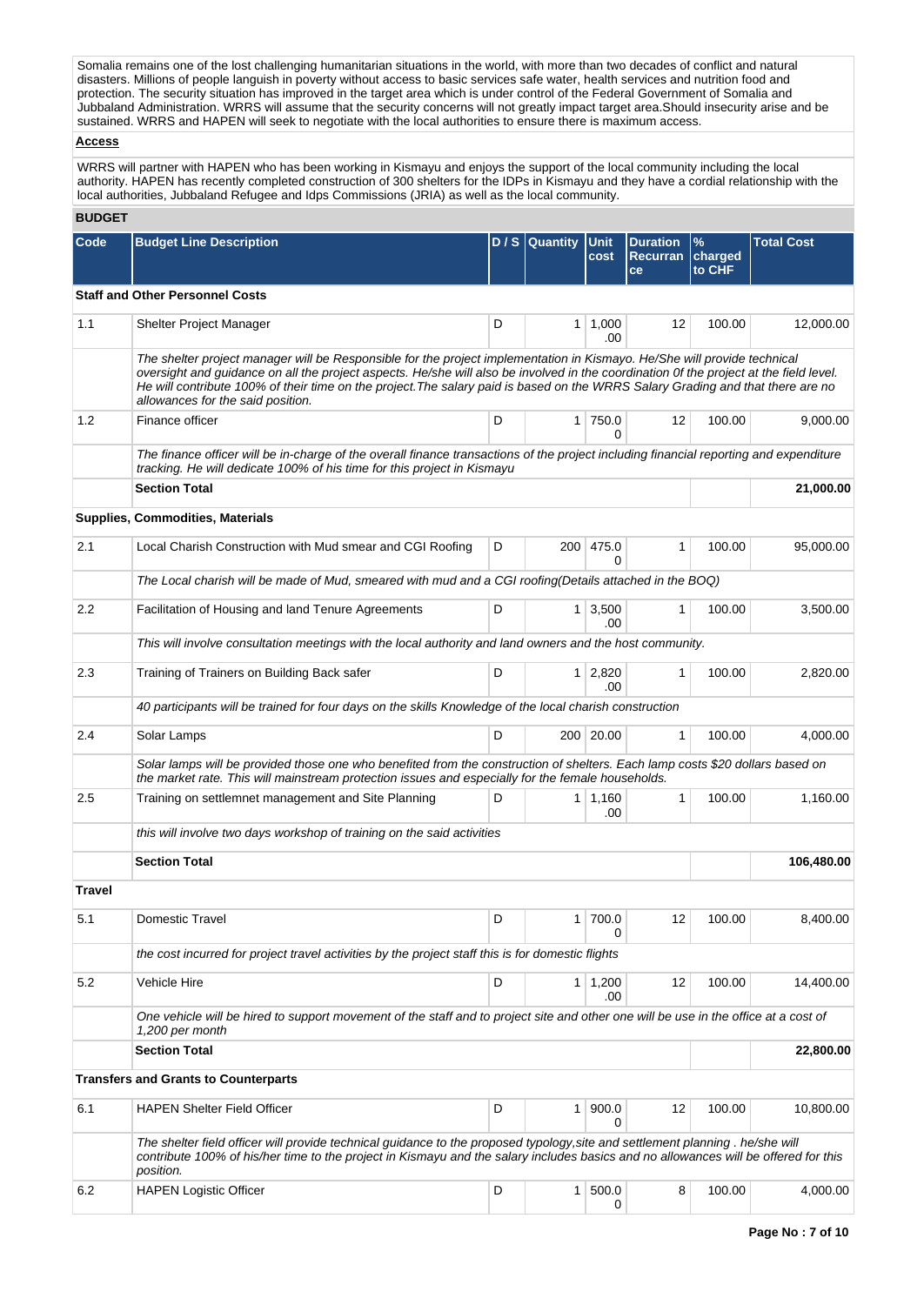|                   | The logistics officer will be in-charge of coordination of transportation and logistics of the project and that includes supplies and<br>materials.                                                                                                                                                                                                    |   |                |                       |              |        |            |
|-------------------|--------------------------------------------------------------------------------------------------------------------------------------------------------------------------------------------------------------------------------------------------------------------------------------------------------------------------------------------------------|---|----------------|-----------------------|--------------|--------|------------|
| 6.3               | HAPEN Enumerators for ben. registration and Post-<br><b>Construction Monitoring</b>                                                                                                                                                                                                                                                                    | D |                | 15 20.00              | 12           | 100.00 | 3,600.00   |
|                   | 15 enumerators at \$20 for 12 days recruited under HAPEN to conduct social mobilization, beneficiary registration and continuous<br>monitoring during and after the implementation. As they will be selected from the community, they will act as the voice or<br>representative of the community members is airing the grievances and recommendations |   |                |                       |              |        |            |
| 6.4               | HAPEN Office Rent - Kismayu                                                                                                                                                                                                                                                                                                                            | D |                | 1 300.0<br>0          | 12           | 50.00  | 1,800.00   |
|                   | The offices will need to continue supporting their operational offices independently. Regular communication and coordination will<br>be done in reference to this project.                                                                                                                                                                             |   |                |                       |              |        |            |
| 6.5               | <b>HAPEN Office Supplies</b>                                                                                                                                                                                                                                                                                                                           | D |                | 1 2,200<br>.00        | $\mathbf{1}$ | 50.00  | 1,100.00   |
|                   | The office supplies for the organizations which will maintain their separate operational offices. Office supplies includes register<br>books, notebooks, printer toners and cartridges, files and other small stationery as pens, staplers                                                                                                             |   |                |                       |              |        |            |
| 6.6               | <b>HAPEN Communication</b>                                                                                                                                                                                                                                                                                                                             | D |                | $1 \, 200.0$<br>0     | 12           | 50.00  | 1,200.00   |
|                   | Includes both internet and telephone charges in the Kismayo office.                                                                                                                                                                                                                                                                                    |   |                |                       |              |        |            |
| 6.7               | <b>HAPEN Utilities</b>                                                                                                                                                                                                                                                                                                                                 | D | 1 <sup>1</sup> | 225.0<br>0            | 12           | 50.00  | 1,350.00   |
|                   | Costs incurre in running and maintaining the offices. Utilities will cater for electricity and water expenses.                                                                                                                                                                                                                                         |   |                |                       |              |        |            |
|                   | <b>Section Total</b>                                                                                                                                                                                                                                                                                                                                   |   |                |                       |              |        | 23,850.00  |
|                   | <b>General Operating and Other Direct Costs</b>                                                                                                                                                                                                                                                                                                        |   |                |                       |              |        |            |
| 7.1               | Office Rent Kismayu                                                                                                                                                                                                                                                                                                                                    | D | 1 <sup>1</sup> | 500.0<br>$\Omega$     | 12           | 30.00  | 1,800.00   |
|                   | Rent is for WRRS Kismayu office. It is \$500 per month and 30% is charged to CHF for the 12 month period.                                                                                                                                                                                                                                              |   |                |                       |              |        |            |
| 7.2               | Communication                                                                                                                                                                                                                                                                                                                                          | D |                | 1 500.0<br>$\Omega$   | 12           | 50.00  | 3,000.00   |
|                   | Includes both internet and telephone charges in the Kismayo offices. monthly rate is \$500 and 50% is charged to this projecct                                                                                                                                                                                                                         |   |                |                       |              |        |            |
| 7.3               | Utility                                                                                                                                                                                                                                                                                                                                                | D |                | $1 \mid 225.0$<br>0   | 12           | 100.00 | 2,700.00   |
|                   | Incur costs of running and maintaining the office. Utilities will cater for electricity and water expenses                                                                                                                                                                                                                                             |   |                |                       |              |        |            |
| 7.4               | Bank Charges at (1.5%)                                                                                                                                                                                                                                                                                                                                 | D |                | $1 \mid 3,485$<br>.89 | 1            | 100.00 | 3,485.89   |
|                   | Bank charges at the rate of 1.5% of the total CHF amount                                                                                                                                                                                                                                                                                               |   |                |                       |              |        |            |
|                   | <b>Section Total</b>                                                                                                                                                                                                                                                                                                                                   |   |                |                       |              |        | 10,985.89  |
| <b>SubTotal</b>   |                                                                                                                                                                                                                                                                                                                                                        |   | 432.00         |                       |              |        | 185,115.89 |
| Direct            |                                                                                                                                                                                                                                                                                                                                                        |   |                |                       |              |        | 185,115.89 |
| Support           |                                                                                                                                                                                                                                                                                                                                                        |   |                |                       |              |        |            |
| <b>PSC Cost</b>   |                                                                                                                                                                                                                                                                                                                                                        |   |                |                       |              |        |            |
|                   | <b>PSC Cost Percent</b>                                                                                                                                                                                                                                                                                                                                |   |                |                       |              |        | 7.00       |
| <b>PSC Amount</b> |                                                                                                                                                                                                                                                                                                                                                        |   |                |                       |              |        | 12,958.11  |
| <b>Total Cost</b> |                                                                                                                                                                                                                                                                                                                                                        |   |                |                       |              |        | 198,074.00 |
|                   | <b>Grand Total CHF Cost</b>                                                                                                                                                                                                                                                                                                                            |   |                |                       |              |        | 198,074.00 |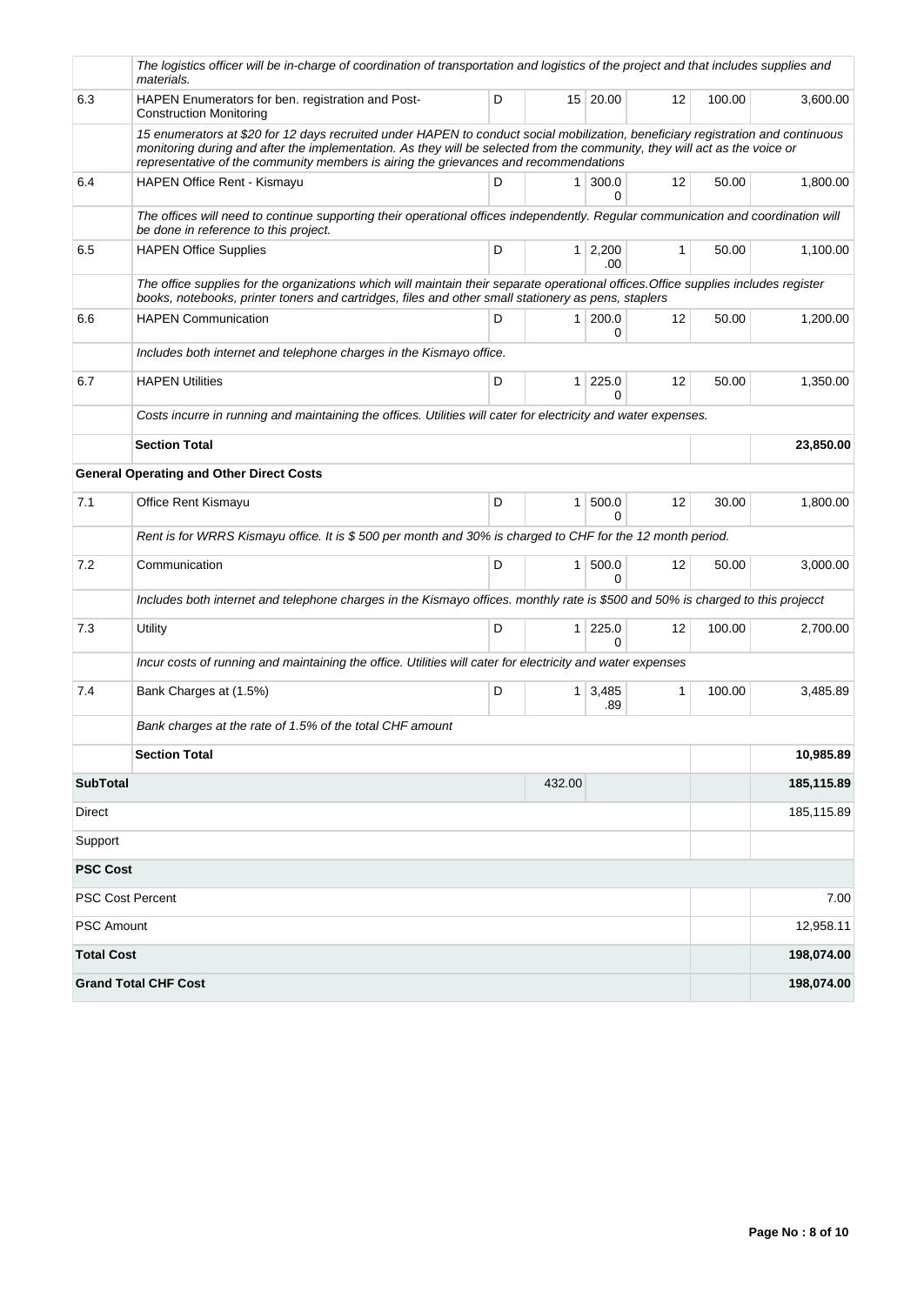# **Project Locations**

| <b>Location</b>       | <b>Estimated</b><br>percentage<br>of budget<br>for each<br><b>location</b> | <b>Estimated number of beneficiaries</b><br>for each location |                              |     |     | <b>Activity Name</b>                                                                                                                                                                                                                                                                                                                                                                                                                                                                                                                                                                                                                                                                                                                                                                                                                                                                                                                                                                                                                                                                                                                                                                                                                                                                                                                                                                                                                                                                                                                                                                                                                                                                                                                                                                                                                                                                                                                                                                                                                                                                                                                          |
|-----------------------|----------------------------------------------------------------------------|---------------------------------------------------------------|------------------------------|-----|-----|-----------------------------------------------------------------------------------------------------------------------------------------------------------------------------------------------------------------------------------------------------------------------------------------------------------------------------------------------------------------------------------------------------------------------------------------------------------------------------------------------------------------------------------------------------------------------------------------------------------------------------------------------------------------------------------------------------------------------------------------------------------------------------------------------------------------------------------------------------------------------------------------------------------------------------------------------------------------------------------------------------------------------------------------------------------------------------------------------------------------------------------------------------------------------------------------------------------------------------------------------------------------------------------------------------------------------------------------------------------------------------------------------------------------------------------------------------------------------------------------------------------------------------------------------------------------------------------------------------------------------------------------------------------------------------------------------------------------------------------------------------------------------------------------------------------------------------------------------------------------------------------------------------------------------------------------------------------------------------------------------------------------------------------------------------------------------------------------------------------------------------------------------|
|                       |                                                                            | <b>Men</b>                                                    | Women   Boys   Girls   Total |     |     |                                                                                                                                                                                                                                                                                                                                                                                                                                                                                                                                                                                                                                                                                                                                                                                                                                                                                                                                                                                                                                                                                                                                                                                                                                                                                                                                                                                                                                                                                                                                                                                                                                                                                                                                                                                                                                                                                                                                                                                                                                                                                                                                               |
| Lower Juba -> Kismayo | 100                                                                        | 360                                                           | 420                          | 180 | 240 | 1,200 Activity 1.1.1 : Construct 200 local Charish<br>shelters for the Most Vulnerable IDPs in<br>Dalxiiska settlement in Kismayu<br>WRRS/HAPEN will hold consultations with Men,<br>women, boys and girls from the IDP settlement<br>as well as the local administration/authority to<br>discuss about the chosen charish shelter<br>Typology as well as promote owner driven<br>approach for the construction.<br>Activity 1.1.2 : Conduct training for 20<br>participants (10 Male and 10 Female) and<br>carrying out site and settlement planning for to<br>ensure safe and secure environment for the IDP<br>settlemnts, WRRS will hold consultations with<br>women, men, boys and Girls on the proper and<br>acceptable layout of the site plot demarcations.<br>WRRS/HAPEN will consult relevant clusters and<br>partners like ARC to ensure site layout is<br>appropriate for the provision of other services.<br>Activity 1.1.3 : Continuous and Post Construction<br>Monitoring: From the outset, HAPEN and WRRS<br>will involve key stakeholders including local<br>community, local authorities and two agencies<br>that have Shelter activities in the target area<br>(NRC and ARC) with a view to work out<br>measures which will ensure implementation of<br>planned activities without disruptions linked to<br>among others inter and intra communal conflicts.<br>The measures will include regular information<br>sharing, hiring qualified local staff based on clan<br>diversity and gender among other considerations<br>and participatory decision making on crucial<br>issues. This will lead to a good local intergration<br>which will also aid in minimizing future evictions<br>of the shelter occupants.<br>Activity 2.1.1 : Training of 40 beneficiaries (20<br>male and 20 female) from the total beneficiaries<br>which will include (Men and women boys and<br>girls) on settlement planning and management<br>and the local building culture. The training of<br>trainers will create a locally available of shelter<br>construction skills that can be passed on to the<br>other members of the commmunity |

## **Documents**

| <b>Category Name</b>    | <b>Document Description</b>            |
|-------------------------|----------------------------------------|
| <b>Budget Documents</b> | Delete                                 |
| <b>Budget Documents</b> | <b>Delete</b>                          |
| <b>Budget Documents</b> | Delete                                 |
| <b>Budget Documents</b> | <b>Delete</b>                          |
| <b>Budget Documents</b> | <b>Delete</b>                          |
| <b>Budget Documents</b> | <b>Delete</b>                          |
| <b>Budget Documents</b> | Final 2 Revised BOQ-2529 WRRS.xls      |
| <b>Budget Documents</b> | 2529 - WRRS BOQ for Communication.xlsx |
| <b>Budget Documents</b> | Revised BOQ-2529 WRRS.xls              |
| <b>Budget Documents</b> | Revised BOQ-2529 HAPEN.xls             |
| <b>Budget Documents</b> | Revised BOQ-2529 WRRS FINAL.xls        |
| <b>Budget Documents</b> | Revised BOQ-2529 HAPEN FINAL.xls       |